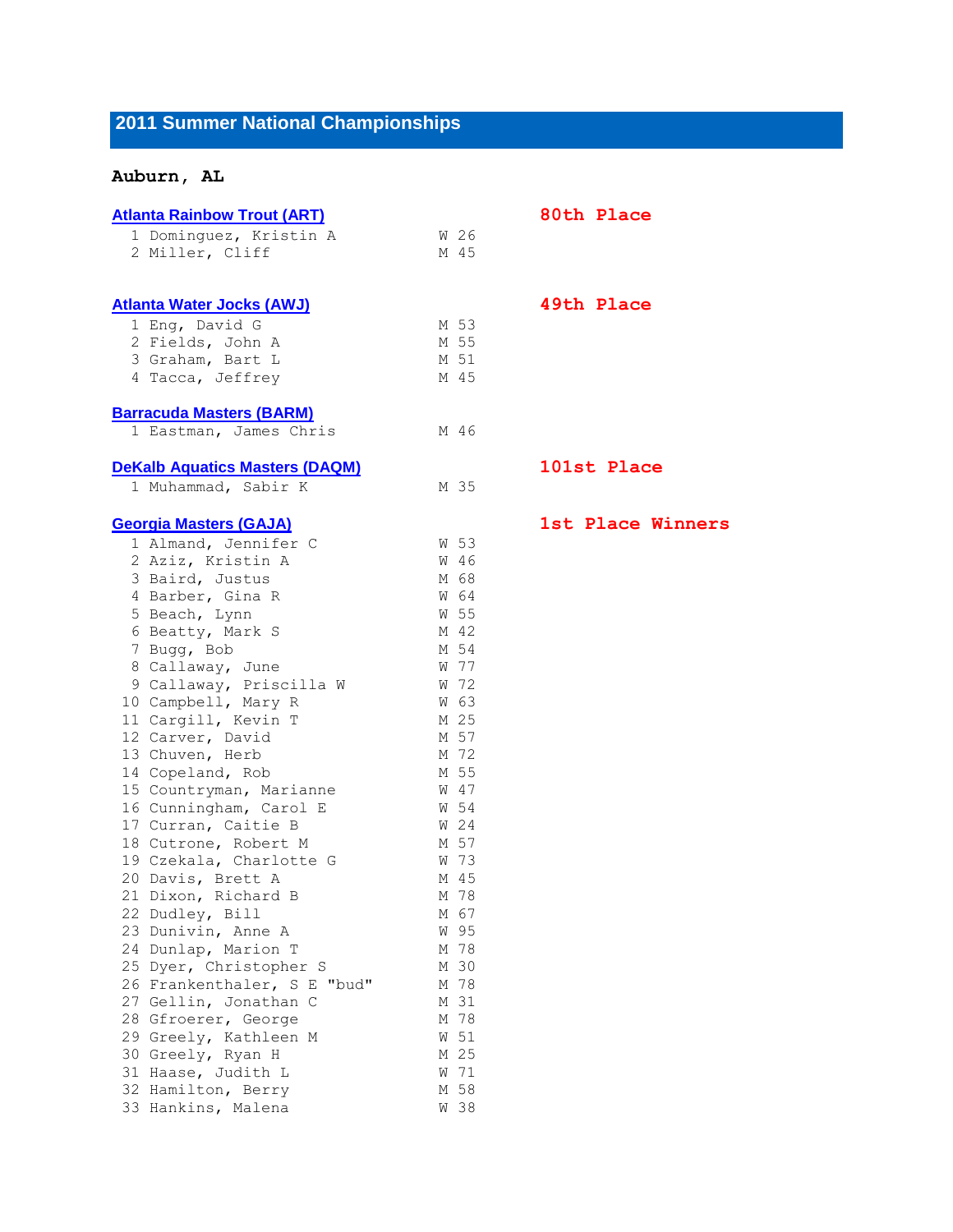| 34 | Harlow, Megan M            | W | 24   |
|----|----------------------------|---|------|
|    | 35 Harwart, Paul H         | М | 54   |
|    | 36 Henson, Susan P         | W | 42   |
|    | 37 Hildebrandt, David C    | М | 56   |
| 38 | Hooe, Donna L              | W | 49   |
| 39 | Huebschmann, Ray E         | М | 67   |
| 40 | Ibarguen, Alison O         | W | 49   |
|    | 41 Jones, Cathy W          | W | 40   |
| 42 | Klenzak, Andy              | М | 45   |
| 43 | Krause, Emily J            | W | 23   |
| 44 | Krugman, Elaine            |   | W 49 |
| 45 | Kucharski, Michael R       | М | 44   |
| 46 | Larson, Joyce M            | W | 61   |
| 47 | Lavery, Catherine F        | W | 52   |
| 48 | Leen, Walter D             | М | 69   |
|    | 49 LeVasseur, Richard G    | М | 57   |
|    | 50 Logan, James J          | М | 58   |
|    |                            | М | 79   |
|    | 51 Lovell, Gilbert R       |   |      |
|    | 52 Mann, Billy H           | М | 78   |
| 53 | Mattson, Skippy            | W | 58   |
| 54 | Mc Auley, Herb             | М | 89   |
| 55 | Mc Gee, Beth O             | W | 49   |
| 56 | McCarthy, Patrick J        | М | 52   |
|    | 57 McCool, Michael J       | М | 49   |
|    | 58 McNamara, Paul (Tank) F | М | 48   |
|    | 59 Mead, Mary-Mead A       |   | W 70 |
|    | 60 Michalke, Doug          | М | 58   |
|    | 61 Miller, David W         |   | M 71 |
|    | 62 Mitchell, Jack          | М | 84   |
| 63 | Moore, Deborah S           | W | 49   |
| 64 | Natkin, Heidi              | W | 37   |
|    | 65 O'Leary, Britta         | W | 27   |
|    | 66 Ottosen, Sue C          | W | 68   |
|    | 67 Palm, Jeff A            | М | 40   |
|    | 68 Perry, Andrew M         | М | 43   |
|    | 69 Petmecky, Dolores E     |   | W 76 |
|    | 70 Quanrud, John O         | М | 65   |
| 71 | Ray, Craig                 | М | 73   |
| 72 | Reid, Joe                  | М | 63   |
|    | 73 Rogers, Mark L          | М | 46   |
| 74 | Schneider, Margo M         | W | 64   |
|    | 75 Schyck, Stephen M       | М | 70   |
| 76 | Sealey, Thomas<br>В        | М | 51   |
| 77 | Seaman, Kim A              | W | 28   |
| 78 | Selby, Tana M              | W | 52   |
| 79 | Sharpe, Pamela E           | W | 58   |
| 80 | Smith, James O             | М | 24   |
| 81 | Stephens, Mary Lou         | W | 69   |
| 82 | Stolz,<br>Hal F            | М | 77   |
| 83 | Stolz, Irwin W             | М | 82   |
| 84 | Tartaglione, Mike          | М | 40   |
| 85 | Vazquez, Maria E           | W | 46   |
| 86 | Veater, Betty B            | W | 65   |
| 87 | Wallin, Lawrence           | М | 55   |
| 88 | Watson, Lisa L             | W | 57   |
|    | 89 Weselman, Brad C        | М | 42   |
|    | 90 Weselman, Kelly O       | W | 41   |
|    |                            |   |      |